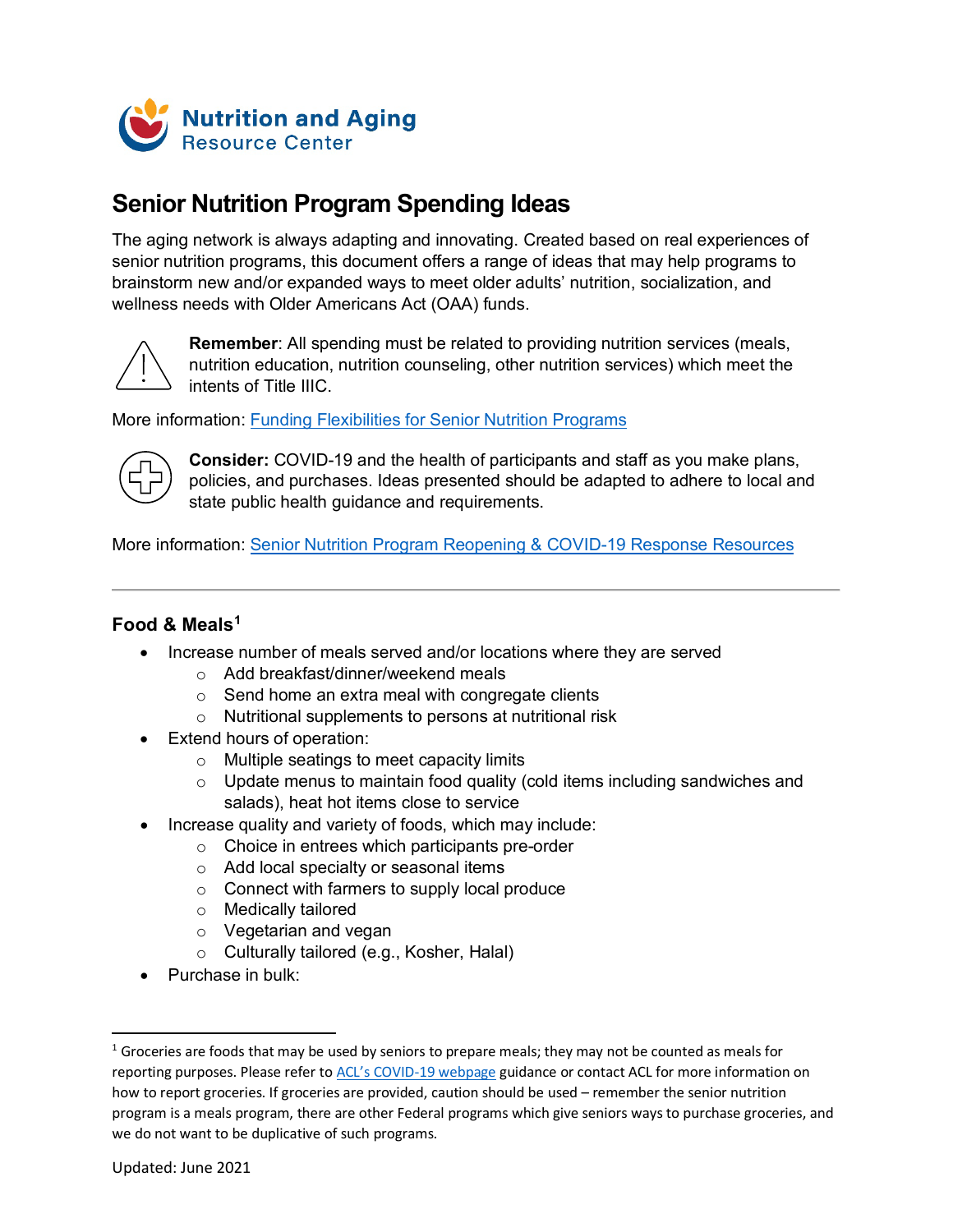- $\circ$  Shelf stable meals (food pantry, schools, or recreation departments may provide added storage space)
- o Frozen meals
- o Prepackaged snacks
- o Bottled water
- o Nutritional drinks
- o Individually packaged condiments, utensil, and napkin packages
- Partner with food trucks to deliver to participants' homes or set up in communities
- Launch your own food truck (be sure to factor in maintenance and operational costs)
- Hand out "goody bags" or letters from school children at events or when delivering meals
- Work with a chef to create new and nutritious meals, or invite someone to teach seniors how to prepare quick, easy, nutritious meals on a budget
- Develop a cookbook featuring quick, easy, and nutritious recipes to mail to participants and hand out at events and centers
	- o Include culturally tailored recipes
	- o Create a food demo live or online
	- o Set up a "cooking buddy" program

- AAA [Best Practices in Nutrition](https://www.n4a.org/content.asp?contentid=373) n4a
- [Short-term food storage](https://www.fcs.uga.edu/extension/preparing-an-emergency-food-supply-short-term-food-storage) and [long-term food storage](https://www.fcs.uga.edu/extension/preparing-an-emergency-food-supply-long-term-food-storage) University of Georgia
- [Community Food Partners](https://foodcommunitybenefit.noharm.org/resources/implementation-strategy/identifying-community-partners) Healthy Food Playbook

# **Partnerships & Vendors**

- Restaurants and other food establishments
	- o Restaurant voucher programs
	- $\circ$  Pop up cafes (temporary restaurants hosted at various locations for a limited time)
	- o Deliver meals or make "to-go" bags
	- o Include culturally diverse restaurants
	- o Part of senior center without walls (programs and services that take place outside of the center)
	- o Hospitals, nursing homes, or [Food is Medicine](http://www.fimcoalition.org/) for medically tailored meals and nutrition counseling
- Community organizations (e.g., faith-based, LGBTQ+, or cultural groups) to lease space, cohost events, or conduct programming
	- o Identify new meal sites, caterers/restaurants, meal volunteers, culturally appropriate communications
	- o Enhance equity and diversity, meet OAA intent to serve individuals at highest social and economic need
- IT Consultants
	- o Help select hardware and software
	- o Bridge communications between IT providers and your organization
	- $\circ$  Set up hardware for participants to allow for ease of use
- Schools to create intergenerational activities that include meals, cooking, farmers markets, or nutrition education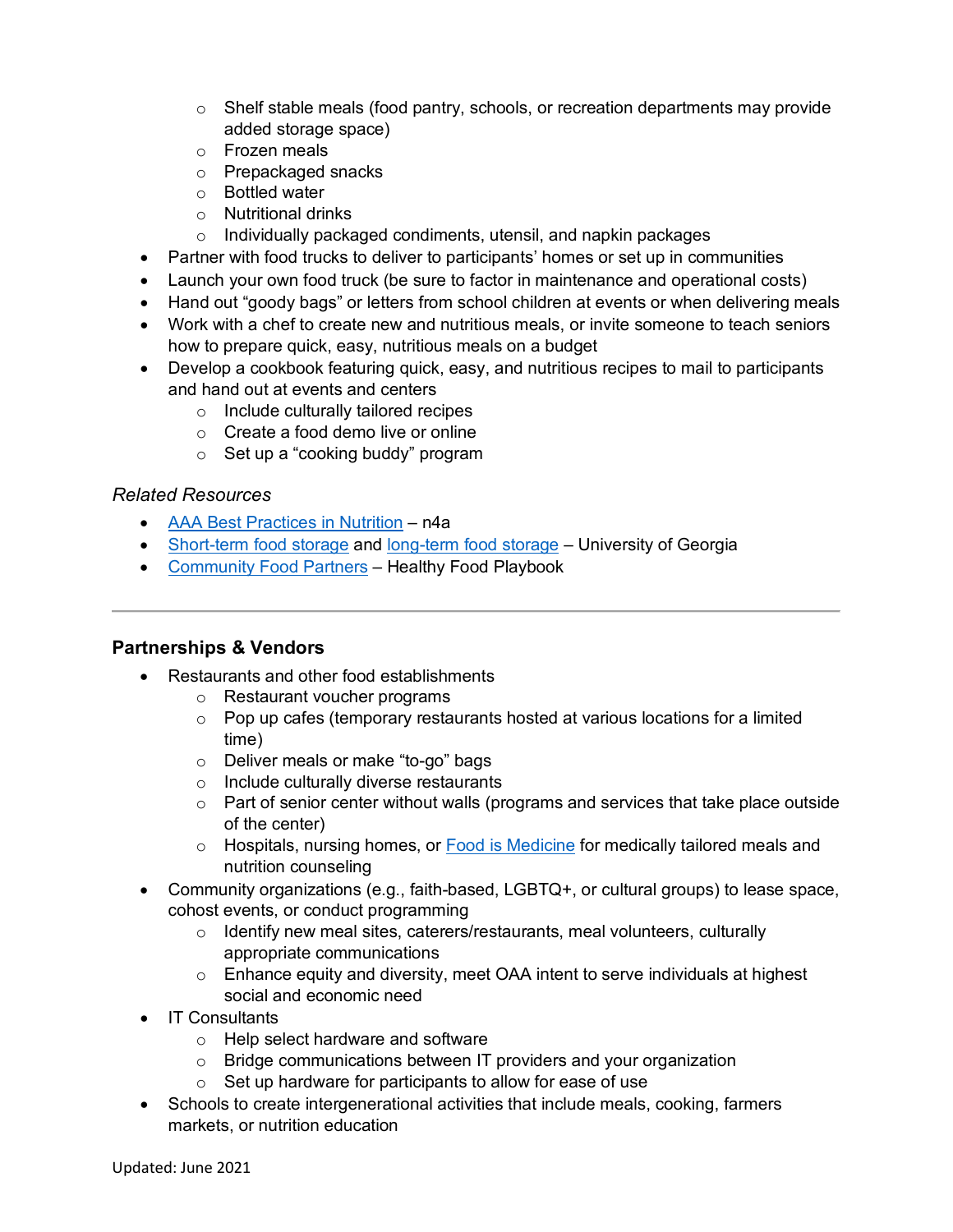- Community kitchens or housing authorities to share kitchen space for meal preparation
- Meal delivery services (e.g., Uber, DoorDash) and shipping companies (e.g., FedEx, UPS) to deliver meals $2$
- Parks and recreation centers, churches, local/county/state park facilities to lease space for events
- Dietitians, University Cooperative Extension Staff, or dietetic interns
	- o Nutrition education, cooking demos, nutrition counseling
	- $\circ$  Expanded menus, menu approval, work with restaurants
	- o Food safety, sanitation monitoring
	- o Create garden
- Wellness and fitness programs to expand classes or formats
- College, university, or academic center
	- $\circ$  Identify whether new programs are meeting goals
	- $\circ$  Recommendations on areas to improve quality, equity, meet OAA intents

- [Find A Nutrition Expert](https://www.eatright.org/find-a-nutrition-expert) Academy of Nutrition and Dietetics
- [Contracting Toolkit](https://www.aginganddisabilitybusinessinstitute.org/adbi-resource/contracting-toolkit/) Aging and Disability Business Institute (ADBI)
- [Creating and Maintaining Coalitions and Partnerships](https://ctb.ku.edu/en/creating-and-maintaining-coalitions-and-partnerships) Community Tool Box
- [Navigating Network Partnerships](https://www.ncoa.org/article/business-acumen-office-hour-navigating-network-partnerships) NCOA Business Acumen "Office Hour"
- National Resource Center on Nutrition and Aging:
	- o [Tele or Virtual Nutrition Education for Older Adults](https://seniornutrition.acl.gov/documents/ServiceProviders/VirtualNutritionEducationOlderAdults_508.pdf)
	- o [Business Acumen Example: Jesse Hill Market Initiative](https://vimeo.com/445675850/f6a03c6fb1)
	- o [Social Enterprising Aging Network Example -](https://seniornutrition.acl.gov/documents/CovidPage/REAL%20Grille%2011.27.2020%20FINAL%20508%20Compliant.docx) REAL Grille
	- o [Guide to Working with Restaurants and Grocery Stores for Meals](https://seniornutrition.acl.gov/documents/StepByStepGuideWorkingwithRestaurantsandGroceryStoresForMeals508.docx)
	- o [Contracting Tips for Purchasing Meals](https://seniornutrition.acl.gov/documents/CovidPage/OptionsContractingMealsCOVID19.pdf)

# **Technology**

- Purchase devices and accessories to enhance human connection and allow seniors to engage with nutrition services (factor in training and maintenance costs)
	- $\circ$  Desktop computers, laptops, and tablets (software and video or internet access pre-loaded for ease of use)
	- o Printers, copiers, and scanners
	- o Digital cameras and cell phones (work use only)
	- o Chargers, headsets, mice, and keyboards
	- o Barcode scanners or other touchless tech
	- o [Adaptive/assistive technology](https://acl.gov/programs/assistive-technology/assistive-technology)
- Buy accounts/subscriptions/programs:
	- o Virtual meeting platform for online events
	- o Computer programs, including anti-virus software
	- o Online design, email marketing, and survey tools
- Enhance website to accept online donations, offer meal reservations, host an online collaboration tool with other agencies and projects, etc.

<span id="page-2-0"></span>Updated: June 2021 <sup>2</sup> Reference to any specific commercial products, process, service, manufacturer, or company does not constitute its endorsement or recommendation by the U.S. Government or the Administration for Community Living (ACL).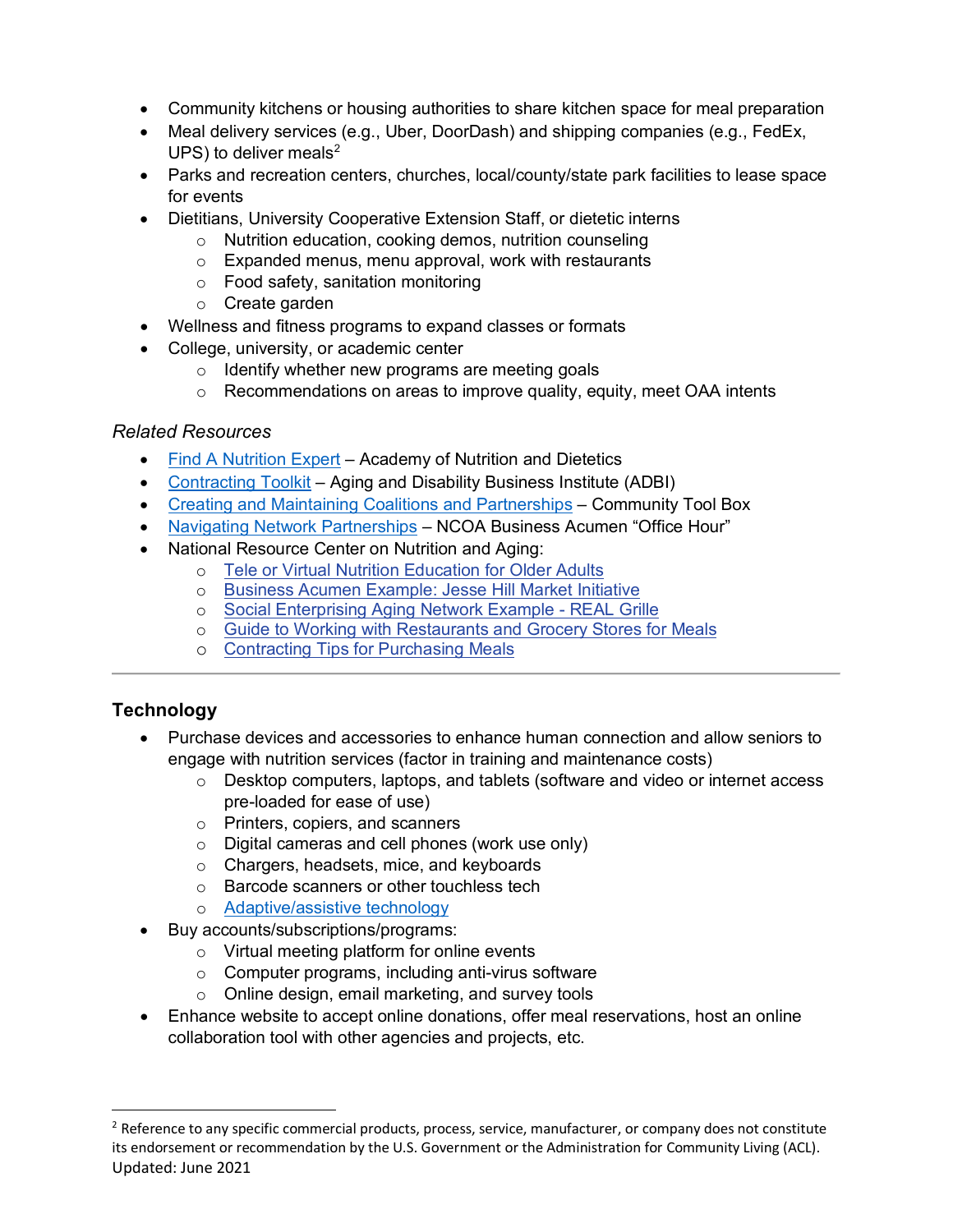- [Tools for Reaching a Remote Audience](https://www.ncoa.org/article/tools-for-reaching-a-remote-audience) NCOA
- [Assistive Technology](https://eldercare.acl.gov/Public/Resources/Factsheets/Assistive_Technology.aspx) Eldercare Locator
- [Help Older Adults Get or Upgrade Computers, Internet](https://www.aarp.org/home-family/personal-technology/info-2021/programs-older-adults-computers-internet-access.html?intcmp=AE-HF-TECH-R1-C3) AARP *(resources below story)*

#### **Marketing & Communications**

- Work with a videographer and photographer to create a unique library of images/videos
- Purchase stock images or video that can be used in promotions
- Buy radio, local newspaper, billboard, social media, and/or magazine ads
- Donations awareness campaign
- Develop inserts for "to-go" bags (e.g., contact information, recipes, inspirational notes)
- Create educational materials and/or signage (e.g., nutrition tips, fact sheets, recipes)
- Develop or enhance a weekly/monthly nutrition newsletter to mail to participants' homes
- Produce program signage for facilities and community locations
- Translate materials and market in multiple languages

#### *Related Resources*

- [Marketing Tools for Any Senior Center](https://mcoaonline.com/wp-content/uploads/2016/11/2017-MCOA-NISC-NSCM-Marketing-Booklet.pdf) MA Councils on Aging & NCOA handbook
- [Telling Your AAA's Story: Creating & Implementing Your Brand](https://www.aginganddisabilitybusinessinstitute.org/adbi-resource/telling-your-aaas-story-a-guide-to-creating-implementing-your-brand/) ADBI

## **Staffing and Training**

- Retain IT staff/consultants to create develop an app or provide technical training
- Add Registered Dietitians or increase Registered Dietitians' hours
- Pay interns (e.g., college/recent graduates) for communications or admin support
- Hire outreach staff to conduct phone calls, social connection, and in-person home visits
- Add a volunteer coordinator to centralize volunteer recruitment, training, and retention
- Find a mental health or fitness expert to offer training and supply subject expertise
- Analyze program data and identify areas for improvement using a paid evaluator
- Hire someone to survey participants on meals, times, activities, education, etc.
- Attend professional development events (e.g., mental health first aid)
- Bring in a marketing and communications coordinator

#### *Related Resources*

- [Choosing Evaluators](https://ctb.ku.edu/en/table-of-contents/evaluate/evaluation/choose-evaluators/main) Community Tool Box
- [Developing Training Programs for Staff](https://ctb.ku.edu/en/table-of-contents/structure/hiring-and-training/training-programs/main) Community Tool Box
- [Enhancing Socialization through Making Meaningful Volunteer Connections during](https://seniornutrition.acl.gov/documents/CovidPage/SocializationThroughVolunteerConnections_508.pdf)  [COVID-19](https://seniornutrition.acl.gov/documents/CovidPage/SocializationThroughVolunteerConnections_508.pdf) – National Resource Center on Nutrition and Aging

#### **Supplies & Materials**

- Indoor/outdoor tables and chairs
- Tablecloths (disposable and cloth)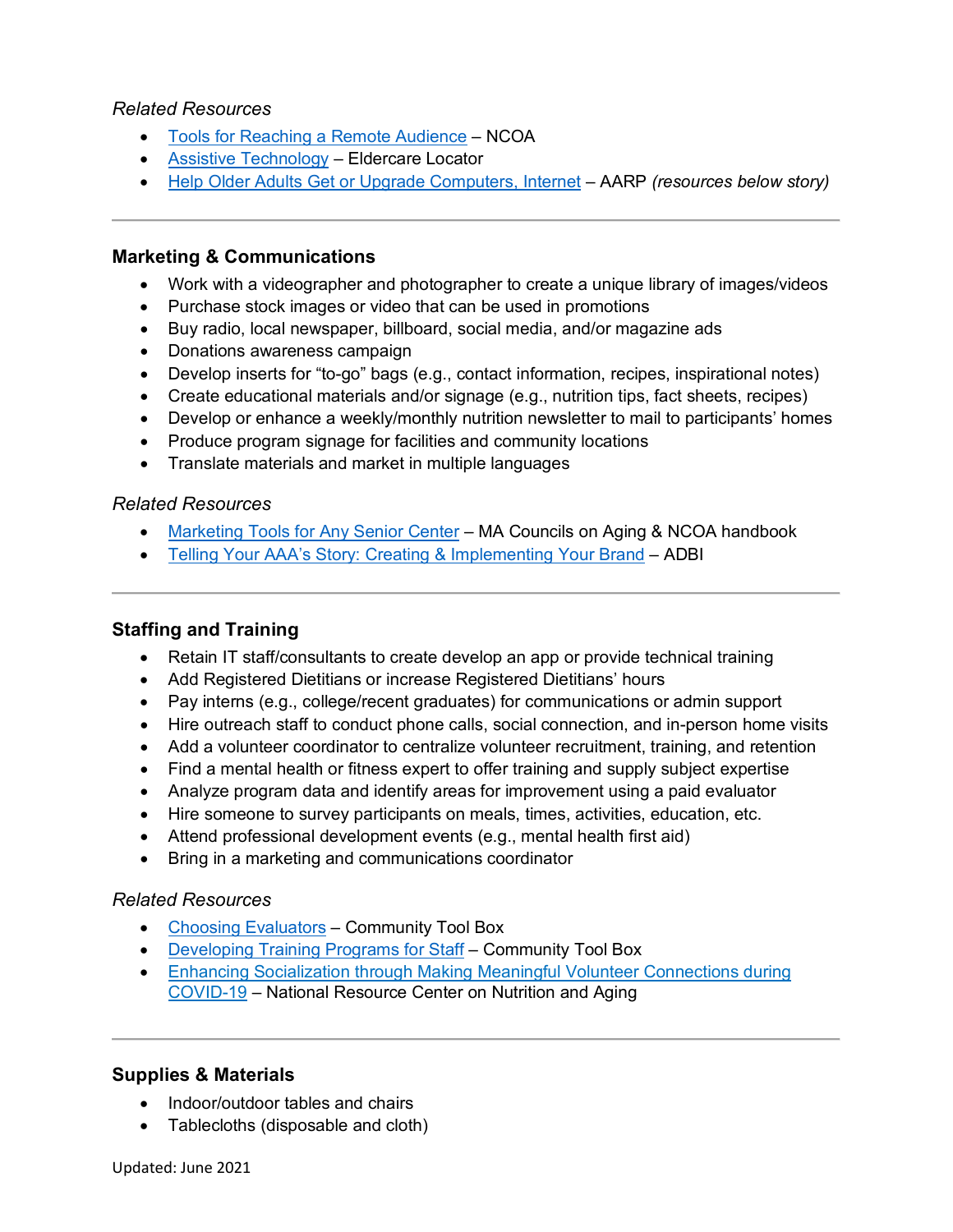- Pop-up tents in a variety of sizes or table umbrellas
- Disposable and non-disposable meal supplies in bulk, including:
	- o Serving platters, plates, bowls, cups, utensils
	- o "To-go" cartons/containers
	- o Paper products such as bags, paper towels, and napkins
- First-aid kits and emergency preparedness supplies
- Fire extinguishers and smoke detectors
- Cleaning and sanitizing supplies (e.g., gloves, masks, face shields, safety barriers)
- Care packages with inserts, healthy snacks, and recipes
- Birthday/greeting cards to mail to participants
- Offices supplies such as pens, paper, clipboards, computer paper, and toner ink

- [American Rental Association Vendor Locator](https://www.ararental.org/Vendor-Locator)
- [Emergency Supplies Checklist](https://cdnimg.webstaurantstore.com/uploads/blog/2020/2/emergency-supplies.pdf) Webstaurant

# **Rural Communities**

- Establish a community food garden (factor in costs for care and maintenance)
- Set up a greenhouse or partner with a local organization to set up and operate one
- Partner with a farmer/farm stand for ingredients or have participants pick up produce
- Partner with local organizations (e.g., Cooperative Extension, 4-H) to build capacity
- In areas of food shortage, buy livestock (e.g., cows, chickens); factor in costs to feed, care, and house animals $3$
- Increase number of meal deliveries (including shelf-stable and frozen meals) and meal delivery time slots to fit agricultural work schedules
- Partner with a regional organization, chef, or restaurant to deliver meals

# *Related Resources*

- [How to Create a Community Garden](https://www.communitygarden.org/resources/e57c1da7-b7e9-4a4b-89a4-e7481f7a19ab) American Community Gardening Association
- [Addressing Nutrition and Social Connection Needs of Rural Adults during COVID-19](https://seniornutrition.acl.gov/documents/AddressingRuralNeeds508.pdf) National Resource Center on Nutrition & Aging presentation

# **Events & Activities**

- Create nutrition program for nutrition participants:
	- $\circ$  Festivals or outdoor events focused on nutrition, socialization, or exercise
	- o Clubs centered on participants' interests (e.g., books, chess, bingo, tea, knitting)
	- o Weekly or monthly outdoor activity (e.g., group trail walk, yoga, tai chi)
- Invite a guest speaker to talk about a nutrition or health-related topic
- Museum tour (virtual or in-person) to deliver nutrition and health education
- Host "dinner and a movie"

<span id="page-4-0"></span><sup>&</sup>lt;sup>3</sup> This option should be used on rare occasions. It is not the intent of the Senior Nutrition Program to establish or run small farms. All program activities must meet the requirements and intents of Title III-C of the Older Americans Act.